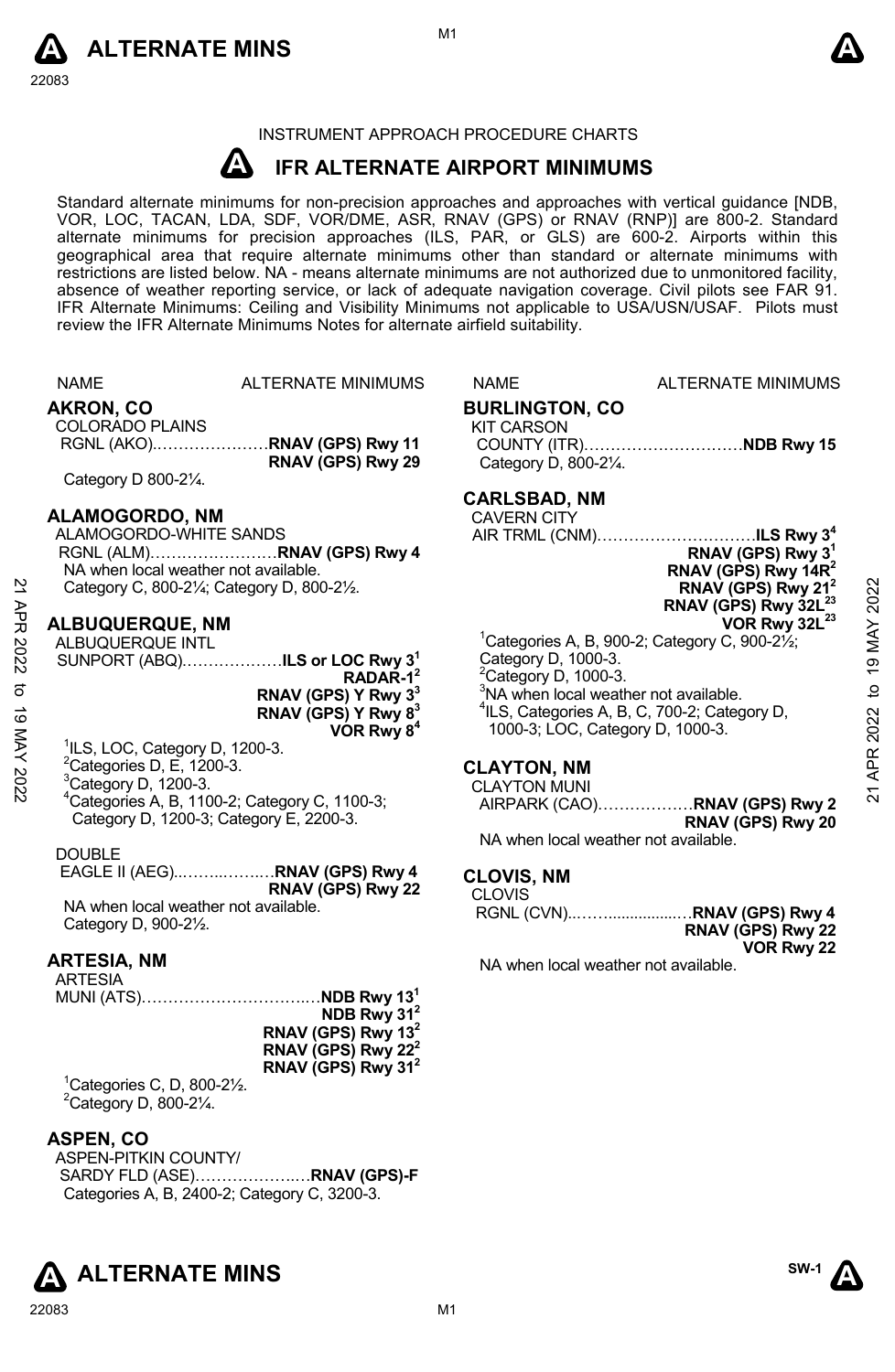

22083

|             | NAME                                                                                                                                                                                                                                                                                                                                                                                         | ALTERNATE MINIMUMS                                                                                                                                                                                                                                                                                                                        | NAME                                                                                           | ALTERNATE MINIMUMS                                                                                                                                                                                                                                                                                                                                                                                                                                                                                                                                            |
|-------------|----------------------------------------------------------------------------------------------------------------------------------------------------------------------------------------------------------------------------------------------------------------------------------------------------------------------------------------------------------------------------------------------|-------------------------------------------------------------------------------------------------------------------------------------------------------------------------------------------------------------------------------------------------------------------------------------------------------------------------------------------|------------------------------------------------------------------------------------------------|---------------------------------------------------------------------------------------------------------------------------------------------------------------------------------------------------------------------------------------------------------------------------------------------------------------------------------------------------------------------------------------------------------------------------------------------------------------------------------------------------------------------------------------------------------------|
|             | <b>COLORADO SPRINGS, CO</b><br>CITY OF COLORADO SPRINGS<br><sup>1</sup> Category C, 900-2 $\frac{1}{2}$ ; Category D, 1100-3.<br>$2$ ILS, Category B, 700-2; Category C, 900-2 $\frac{1}{2}$ ;<br>Category D, 1100-3; LOC, Category C,<br>900-2 1/ <sub>2</sub> ; Category D, 1100-3.<br>${}^{3}$ Categories A, B, C, D, 800-2 $\frac{1}{2}$ .<br><sup>4</sup> LOC, Categories A, B, 1400-2; | MUNI (COS)ILS or LOC Rwy 17L <sup>46</sup><br>ILS or LOC Rwy 35L <sup>2</sup><br>ILS or LOC Rwy 35R <sup>2</sup><br>NDB Rwy 35L <sup>1</sup><br>RNAV (GPS) Rwy 31'<br>RNAV (GPS) Y Rwy 17L <sup>5</sup><br>RNAV (GPS) Y Rwy 17R <sup>1</sup><br>RNAV (GPS) Y Rwy 35L <sup>1</sup><br>RNAV (GPS) Y Rwy $35R1$<br>RNAV (RNP) Z Rwy 17 $R^3$ | <b>DEMING, NM</b><br>$^1$ Category D, 800-2 $\frac{1}{4}$ .<br><b>DENVER, CO</b><br>CENTENNIAL | DEMING MUNI (DMN)RNAV (GPS)-A <sup>1</sup><br>RNAV (GPS) Rwy $4^2$<br>RNAV (GPS) Rwy 8 <sup>1</sup><br>RNAV (GPS) Rwy 22 <sup>1</sup><br>VOR Rwy 26<br>NA when local weather not available.<br><sup>2</sup> Categories A, B, C, D, 800-21⁄4.<br>RNAV (GPS) Rwy 17L <sup>2</sup><br>RNAV (GPS) Rwy 35R <sup>3</sup><br><sup>1</sup> LOC, Category C, 900-21/ <sub>2</sub> ; Category D, 900-23/4.<br><sup>2</sup> Category C, 900-2 <sup>1</sup> / <sub>2</sub> ; Category D, 1100-3.<br><sup>3</sup> Category C, 900-21/ <sub>2</sub> ; Category D, 900-23/4. |
|             | Categories C, D, 1400-3.<br>$5$ Categories A, B, 900-2; Category C, 900-2 $\frac{1}{2}$ ;<br>Category D, 1100-3.<br><sup>6</sup> NA when local weather not available.                                                                                                                                                                                                                        |                                                                                                                                                                                                                                                                                                                                           |                                                                                                | COLORADO AIR AND SPACE<br>ILS or LOC Rwy 26 <sup>13</sup><br>ILS or LOC Rwy 35 <sup>12</sup>                                                                                                                                                                                                                                                                                                                                                                                                                                                                  |
| 21 APR 2022 | CORTEZ, CO<br><b>CORTEZ</b><br><sup>1</sup> NA when local weather not available.                                                                                                                                                                                                                                                                                                             | MUNI (CEZ)RNAV (GPS) Rwy 3 <sup>12</sup><br>RNAV (GPS) Y Rwy 213<br>RNAV (GPS) Z Rwy 21 <sup>4</sup><br>VOR Rwy 21 <sup>3</sup>                                                                                                                                                                                                           | ${}^{3}$ LOC, Category D, 800-2 $\frac{1}{2}$ .<br>$4$ Category D, 800-2 $\frac{1}{2}$ .       | RNAV (GPS) Rwy 17 <sup>14</sup><br>RNAV (GPS) Rwy 26 <sup>14</sup><br>RNAV (GPS) Rwy 35 <sup>14</sup><br>to 19 MAY 2022<br><sup>1</sup> NA when local weather not available.<br><sup>2</sup> NA when control tower closed.                                                                                                                                                                                                                                                                                                                                    |
| ಕ           | ${}^{2}$ Category D, 900-3.<br><sup>3</sup> Category C, 900-23/4; Category D, 1200-3.                                                                                                                                                                                                                                                                                                        | <sup>4</sup> Categories A, B, 1300-2; Categories C, D, 1300-3.                                                                                                                                                                                                                                                                            | ROCKY MOUNTAIN                                                                                 | METRO (BJC)RNAV (GPS) Rwy 12L<br>NA when local weather not available.                                                                                                                                                                                                                                                                                                                                                                                                                                                                                         |
| 19 MAY 2022 | <b>CRAIG, CO</b><br><sup>1</sup> Category A, 1000-2; Category B, 1200-2;<br>Categories C, D, 1600-3.<br><sup>2</sup> Category A, 1100-2; Category B, 1200-2;                                                                                                                                                                                                                                 | CRAIG-MOFFAT (CAG) RNAV (GPS) Rwy 7 <sup>1</sup><br>RNAV (GPS) Rwy $25^2$<br>VOR Rwy 25 <sup>3</sup>                                                                                                                                                                                                                                      | Category D, 800-21/4.<br><b>DURANGO, CO</b><br>DURANGO-LA PLATA                                | APR 2022<br>$\overline{2}$<br>COUNTY (DRO)RNAV (GPS) Rwy 3<br>RNAV (GPS) Rwy 21<br>Category C, 900-21/ <sub>2</sub> ; Category D, 1500-3.                                                                                                                                                                                                                                                                                                                                                                                                                     |
|             | Categories C, D, 1600-3.<br><b>DEL NORTE, CO</b><br><b>ASTRONAUT KENT</b><br>Category B, 900-2.                                                                                                                                                                                                                                                                                              | <sup>3</sup> Categories A, B, 1700-2; Categories C, D, 1700-3.<br>ROMINGER (RCV)RNAV (GPS) Rwy 24                                                                                                                                                                                                                                         | EAGLE, CO<br><b>EAGLE COUNTY</b>                                                               | RNAV (GPS)- $D^2$<br><sup>1</sup> LDA/GS, 1800-3; LDA, 2100-21/ <sub>2</sub> .<br>$2$ Categories A, B, 2700-2; Categories C, D, 2700-3.                                                                                                                                                                                                                                                                                                                                                                                                                       |
|             | DELTA, CO<br>Category B, 1200-2; Category C, 1500-3.                                                                                                                                                                                                                                                                                                                                         | BLAKE FLD (AJZ)RNAV (GPS) Rwy 3                                                                                                                                                                                                                                                                                                           | ERIE, CO<br>Category C, 800-21/4.                                                              | VOR-A<br>NA when local weather not available                                                                                                                                                                                                                                                                                                                                                                                                                                                                                                                  |

M<sub>2</sub>

## **DEMING, NM**

#### **RNAV (GPS) Rwy 42 RNAV (GPS) Rwy 81 RNAV (GPS) Rwy 221 VOR Rwy 26**

# **DENVER, CO**

# **CENTENNIAL**

#### (APA)…………………………**ILS or LOC Rwy 35R1**

#### COLORADO AIR AND SPACE

### ROCKY MOUNTAIN

# **DURANGO, CO**

# **EAGLE, CO**

| <b>EAGLE COUNTY</b> |  |
|---------------------|--|
|                     |  |
|                     |  |

### **ERIE, CO**





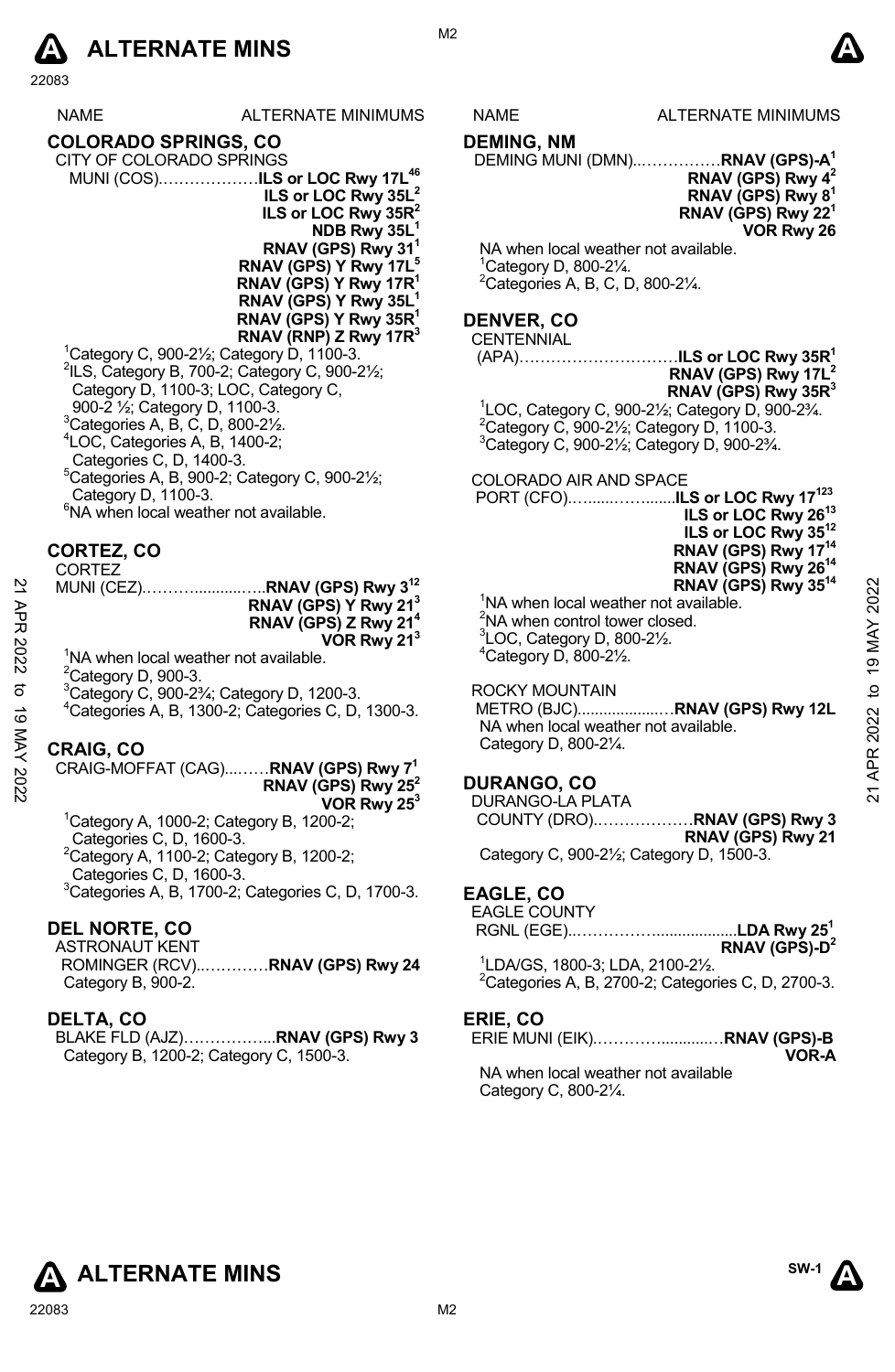

22083

| NAMF |
|------|
|      |

ALTERNATE MINIMUMS NAME ALTERNATE MINIMUMS

# **FARMINGTON, NM**

- FOUR CORNERS RGNL (FMN).…………………**ILS or LOC Rwy 2512** 
	- **RNAV (GPS) Rwy 53 RNAV (GPS) Rwy 73 RNAV (GPS) Rwy 234 RNAV (GPS) Rwy 25 VOR/DME Rwy 53 VOR/DME Rwy 73**

NA when local weather not available. <sup>1</sup>NA when control tower closed.  $^{2}$ LOC, Category C, 900-21/<sub>2</sub>; Category D, 900-3.  $3$ Category C, 900-2 $\frac{1}{2}$ ; Category D, 1000-3. 4 Category C, 900-2½; Category D, 900-3.

### **FORT COLLINS/LOVELAND, CO**

NORTHERN COLORADO

| RNAV (GPS) Rwy 15              |
|--------------------------------|
| RNAV (GPS) Rwy 33 <sup>2</sup> |
| VOR-A                          |

NA when local weather not available. 1 LOC, Category D, 800-2¼.  $2$ Category D, 800-2 $\frac{1}{4}$ .

#### **FORT MORGAN, CO**  FORT MORGAN

| FURT MURGAN                              |                                 |
|------------------------------------------|---------------------------------|
| MUNI (FMM)RNAV (GPS) Rwy 14 <sup>1</sup> |                                 |
|                                          | RNAV (GPS) Rwy 32 <sup>12</sup> |
| $1$ Catagon: D. 800.91/                  |                                 |

# **GALLUP, NM**

 MUNI (GUP).…………….……**RNAV (GPS) Rwy 61 RNAV (GPS) Rwy 241 VOR Rwy 62** 

NA when local weather not available.  ${}^{1}$ Categories A, B, 900-2; Category C, 1000-3; Category D, 1300-3. 2 Categories A, B, 1000-2; Category C, 1000-3; Category D, 1300-3.

# **GRAND JUNCTION, CO**

GRAND JUNCTION RGNL (GJT)..…………………**ILS or LOC Rwy 1112** LDA/DME Rwy 29<sup>3</sup> **RNAV (GPS) Rwy 294 RNAV (GPS) Y Rwy 113**

<sup>1</sup>NA when control tower closed.  $2^2$ LOC, Category D, 800-2 $\frac{1}{4}$ .  $3$ Category D, 800-2 $\frac{1}{4}$ . 4 Category D, 800-2½.

#### **GREELEY, CO**  GREELEY-WELD

# COUNTY (GXY).………………**ILS or LOC Rwy 351**

**RNAV (GPS) Rwy 102 RNAV (GPS) Rwy 172 RNAV (GPS) Rwy 282 RNAV (GPS) Rwy 352 VOR-A2** 

NA when local weather not available. <sup>1</sup>ILS, Category D, 700-21/<sub>4</sub>; LOC Category D, 800-2¼.

2 Category D, 800-2¼.

# **GUNNISON, CO**

GUNNISON-CRESTED BUTTE RGNL (GUC)...……..…**ILS or LOC Rwy 61 RNAV (RNP) Rwy 6**, 800-2¼

**VOR or GPS-A23**

- 1 ILS, Categories A, B, C, 1000-3;
- LOC, Categories A, B, 1600-3;

 Category C, 1900-3; Category D, 2400-3.  ${}^{2}$ Categories A, B, 1700-3;

Category C, 1900-3; Category D, 2400-3.

3 NA when local altimeter setting not available except for operators with approved weather reporting service.

# **HAYDEN, CO**

|      |                                                   |                                 | reporting service.                                           |               |                |
|------|---------------------------------------------------|---------------------------------|--------------------------------------------------------------|---------------|----------------|
|      | <b>FORT MORGAN, CO</b>                            |                                 |                                                              |               | 2022           |
| APR  | <b>FORT MORGAN</b>                                |                                 | <b>HAYDEN, CO</b>                                            |               |                |
|      | MUNI (FMM)RNAV (GPS) Rwy 14 <sup>1</sup>          |                                 | YAMPA                                                        |               |                |
| 2022 |                                                   | RNAV (GPS) Rwy 32 <sup>12</sup> |                                                              |               | $\overline{9}$ |
|      | $^1$ Category D, 800-2 $\frac{1}{2}$ .            |                                 |                                                              |               |                |
| ಕ    | <sup>2</sup> NA when local weather not available. |                                 | RNAV (RNP) Z Rwy 10 <sup>24</sup>                            |               | $\mathbf{Q}$   |
| ಹ    |                                                   |                                 |                                                              | $VOR/DME-B25$ | 2022           |
|      | <b>GALLUP, NM</b>                                 |                                 | <sup>1</sup> Category C, 1100-3; Category D, 1600-3.         |               |                |
| X    | GALLUP                                            |                                 | <sup>2</sup> NA when local weather not available.            |               | ≃              |
|      | MUNI (GUP)RNAV (GPS) Rwy 6 <sup>1</sup>           |                                 | <sup>3</sup> Categories A, B, C, 1400-5; Category D, 1600-5. |               |                |
| 2022 |                                                   | RNAV (GPS) Rwy 24 <sup>1</sup>  | <sup>4</sup> Categories A, B, C, D, 1400-5.                  |               |                |
|      |                                                   | 1000000                         | $5$ Catogorias A R 1300 2: Catogory C 1300 3:                |               | ಸ              |

Categories A, B, 1300-2; Category C, 1300-3; Category D, 1600-3.

# **HOBBS, NM**

| "ייי" ישכ<br><b>LEA COUNTY</b>                    |                                                                             |
|---------------------------------------------------|-----------------------------------------------------------------------------|
|                                                   |                                                                             |
|                                                   | RGNL (HOB)ILS or LOC Rwy 3 <sup>123</sup><br>RNAV (GPS) Rwy 3 <sup>24</sup> |
|                                                   | RNAV (GPS) Rwy 21 <sup>24</sup>                                             |
|                                                   | RNAV (GPS) Rwy 30 <sup>24</sup>                                             |
|                                                   | VOR or TACAN Rwy 21 <sup>4</sup>                                            |
| <sup>1</sup> NA when control tower closed.        |                                                                             |
| <sup>2</sup> NA when local weather not available. |                                                                             |
| $3$ ILS, LOC, Category C, 800-2 $\frac{1}{4}$ ;   |                                                                             |
| Category D, 800-21/2.                             |                                                                             |

4 Category C, 800-2¼; Category D, 800-2½.

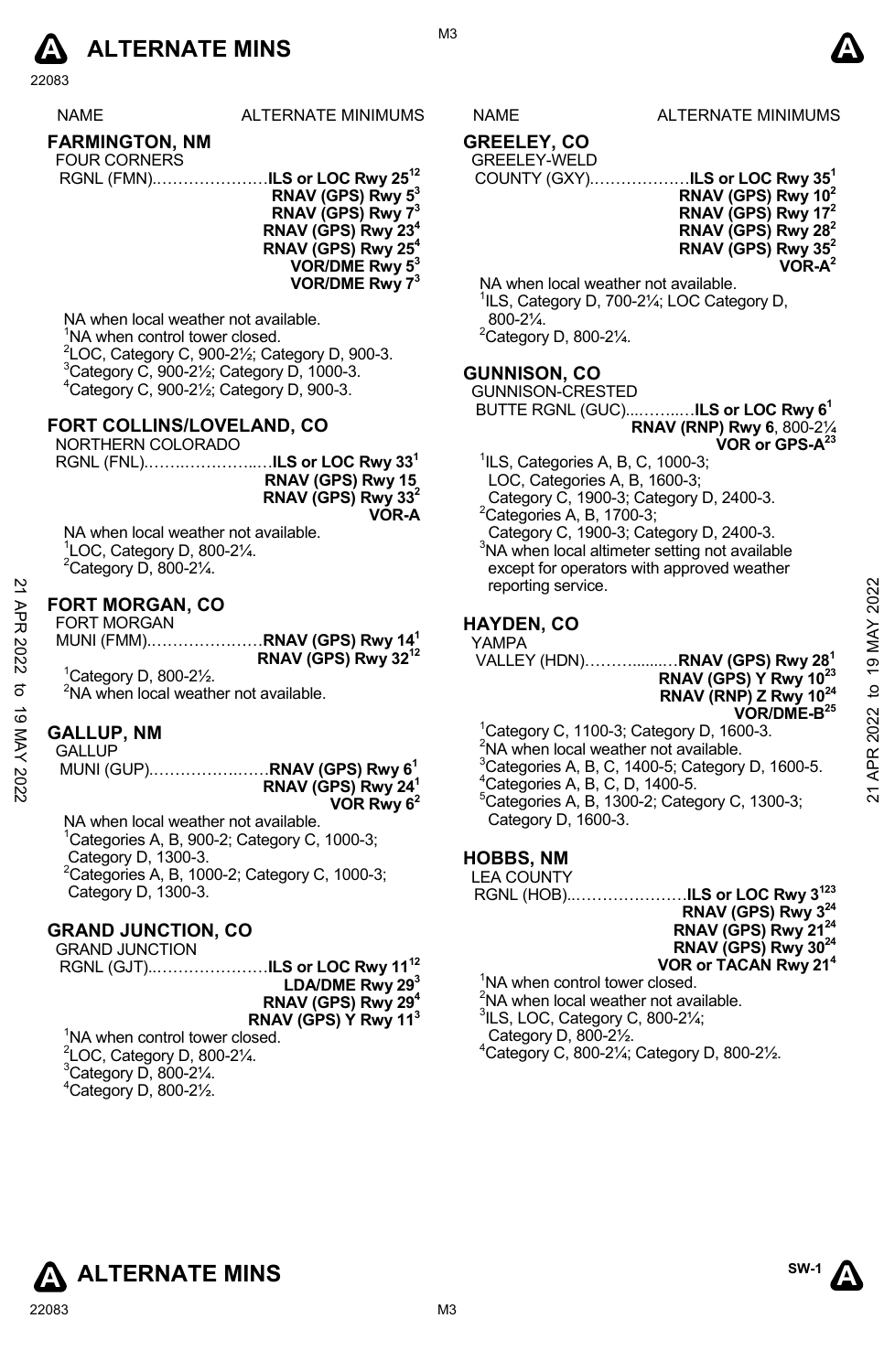# **A** ALTERNATE MINS  $\bullet$

22083

# **KREMMLING, CO**

MC ELROY AIRFIELD (20V).……………………**RNAV (GPS)-B1** 

**RNAV (GPS) Rwy 272 VOR/DME-A3**  1 Categories A, B, 2100-2; Category C, 2100-3.

 $2$ Categories A, B, 1700-6; Category C, 1900-6. 3 Categories A, B, 1800-2; Category C, 1900-3.

# **LA JUNTA, CO**

LA JUNTA MUNI (LHX).……………………**RNAV (GPS) Rwy 8 RNAV (GPS) Rwy 26** 

NA when local weather not available.

# **LAMAR, CO**

SOUTHEAST COLORADO

 RGNL (LAA)..….............………**RNAV (GPS) Rwy 8 RNAV (GPS) Rwy 18 RNAV (GPS) Rwy 26 RNAV (GPS) Rwy 361**

**VOR Rwy 182 VOR Rwy 361**

NA when local weather not available. 1 Category D, 800-2¼. 2 Categories A, B, 900-2; Category C, 900-2½, Category D, 900-2¾.

# **LAS CRUCES, NM**

### **LAS VEGAS, NM**

LAS VEGAS MUNI (LVS)……..**RNAV (GPS) Rwy 2 RNAV (GPS) Rwy 20 RNAV (GPS) Rwy 32 VOR Rwy 20** 

NA when local weather not available.

# **LEADVILLE, CO**

LAKE COUNTY (LXV).………**RNAV (GPS) Rwy 16** Category A, 900-2; Category B, 1200-2; Category C, 2100-3.

# **LONGMONT, CO**

VANCE BRAND (LMO)...…...**RNAV (GPS) Rwy 291 RNAV (GPS)-B2 VOR/DME-A2** 

NA when local weather not available. <sup>1</sup>Category C, 900-2¼; Category D, 1500-3.<br><sup>2</sup>Category C, 900-2½; Category D, 1500-3.

# **LOS ALAMOS, NM**

LOS ALAMOS (LAM)………**RNAV (GPS) Y Rwy 27 RNAV (GPS) Z Rwy 27**  NA when local weather not available. Category C, 800-2½.

22083 M4



S NAME ALTERNATE MINIMUMS

# **MEEKER, CO**

MEEKER COULTER

FLD (EEO)....................................…**RNAV (GPS)-B1 RNAV (GPS) Rwy 32** 

 $1$ Categories A, B, 1600-2; Category C, 2100-3. 2 Categories A, B, 1800-2; Category C, 1800-3.

# **MONTROSE, CO**

**MONTROSE** 

**RGNL (MTJ)......................** 

|  | $RNAV$ (GPS) $Rwv$ 13 <sup>1</sup> |
|--|------------------------------------|
|  | RNAV (GPS) Rwy 17 <sup>1</sup>     |
|  | RNAV (GPS) Rwy $352$               |
|  | VOR Rwy 13 <sup>2</sup>            |

 $1$ Category D, 1100-3.  $2$ Category C, 900-2 $\frac{2}{4}$ ; Category D, 1000-3.

# **NUCLA, CO**

HOPKINS FLD (AIB)………….……..**RNAV (GPS)-A**  Category C,  $900-2\frac{1}{2}$ .

# **PAGOSA SPRINGS, CO**

STEVENS FLD (PSO).……..…**RNAV (GPS) Rwy 1** Category B, 900-2; Category C, 1300-3.

## **PORTALES, NM**

# **PUEBLO, CO**

| 2                   | <sup>2</sup> Categories A, B, 900-2; Category C, 900-21/ <sub>2</sub> ,<br>Category D, 900-2 <sup>3</sup> / <sub>4</sub> .                                          | <b>PURIALES, NM</b><br>PORTALES MUNI (PRZ)RNAV (GPS) Rwy 1<br>NA when local weather not available.                                                                               | 2022                              |
|---------------------|---------------------------------------------------------------------------------------------------------------------------------------------------------------------|----------------------------------------------------------------------------------------------------------------------------------------------------------------------------------|-----------------------------------|
| 2022<br>ನ<br>ಹ<br>⋚ | <b>LAS CRUCES, NM</b><br><b>LAS CRUCES</b><br>RNAV (GPS) Rwy 30<br>NA when local weather not available.<br>Category C, 900-21/ <sub>2</sub> ; Category D, 900-23/4. | PUEBLO, CO<br><b>PUEBLO</b><br>MEML (PUB)ILS or LOC Rwy 8R <sup>1</sup><br>ILS or LOC Rwy 26L <sup>23</sup><br>RNAV (GPS) Rwy 8R <sup>4</sup><br>RNAV (GPS) Rwy 17 <sup>56</sup> | MAY<br>σ,<br>$\mathsf{D}$<br>2022 |
| 2022                | <b>LAS VEGAS, NM</b><br>LAS VEGAS MUNI (LVS)RNAV (GPS) Rwy 2<br>RNAV (GPS) Rwy 20                                                                                   | RNAV (GPS) Rwy 26L <sup>4</sup><br>RNAV (GPS) Rwy 35 <sup>46</sup><br>VOR Rwy 26L <sup>7</sup><br>$\frac{1}{1}$ OC Category C 000.91/: Categories D E                            | APR<br>ম                          |

1 LOC, Category C, 900-2½; Categories D, E, 1100-3.

- <sup>2</sup>NA when control tower closed.
- <sup>3</sup>ILS, Categories A, B, 700-2; Category C, 900-2½; Category D, 1100-3; LOC, Category C,
- 900-2½; Category D, 1100-3.
- $^{4}$ Category C, 900-2½; Category D, 1100-3.
- $5$ Categories A, B, 1000-2, Category C, 1000-2 $\frac{3}{4}$ ; Category D, 1000-3.
- 6 NA when local weather not available.
- $7$ Category C, 900-2 $\frac{1}{2}$ .

# **RANGELY, CO**

RANGELY (4V0).…………...…**RNAV (GPS) Rwy 71 RNAV (GPS) Rwy 252**  1 Categories A, B, 2000-2; Category C, 2000-3.  $2$ Categories A, B, 1700-2; Category C, 1800-3.

# **RATON, NM**

RATON MUNI/CREWS FLD (RTN)………………….…**RNAV (GPS) Rwy 25** NA when local weather not available. Category D, 1300-3.

**SW-1**